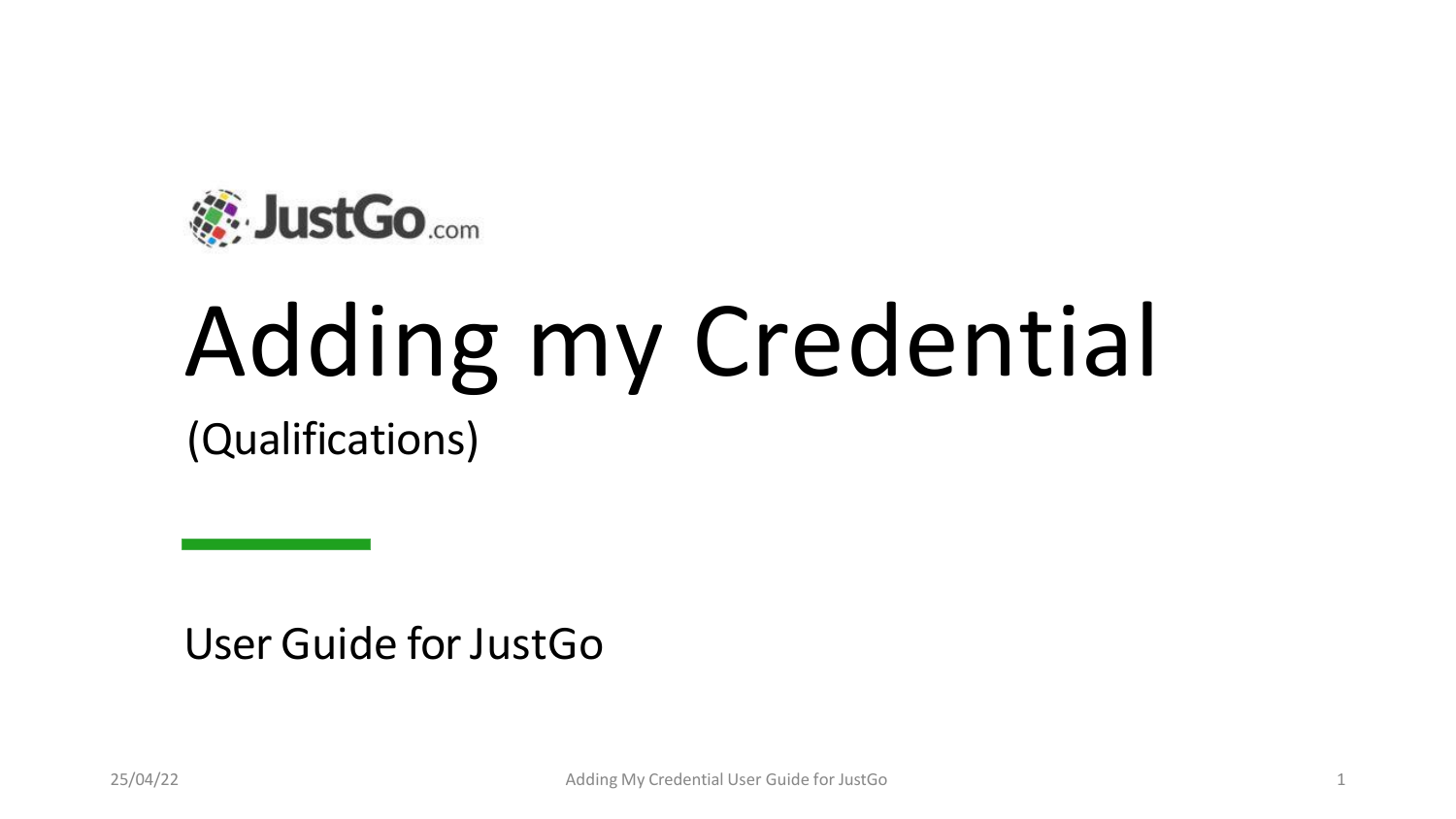# What's inside?



- o How do I add my [Credential?](https://d.docs.live.net/a92cacb86e40a85b/Desktop/Smart Rules User Guide.pptx)
- o What are [Credential](https://d.docs.live.net/a92cacb86e40a85b/Desktop/Smart Rules User Guide.pptx) states?
- o How do I review a [Credential?](https://d.docs.live.net/a92cacb86e40a85b/Desktop/Smart Rules User Guide.pptx)
- o How do I add an [attachment?](https://d.docs.live.net/a92cacb86e40a85b/Desktop/Smart Rules User Guide.pptx)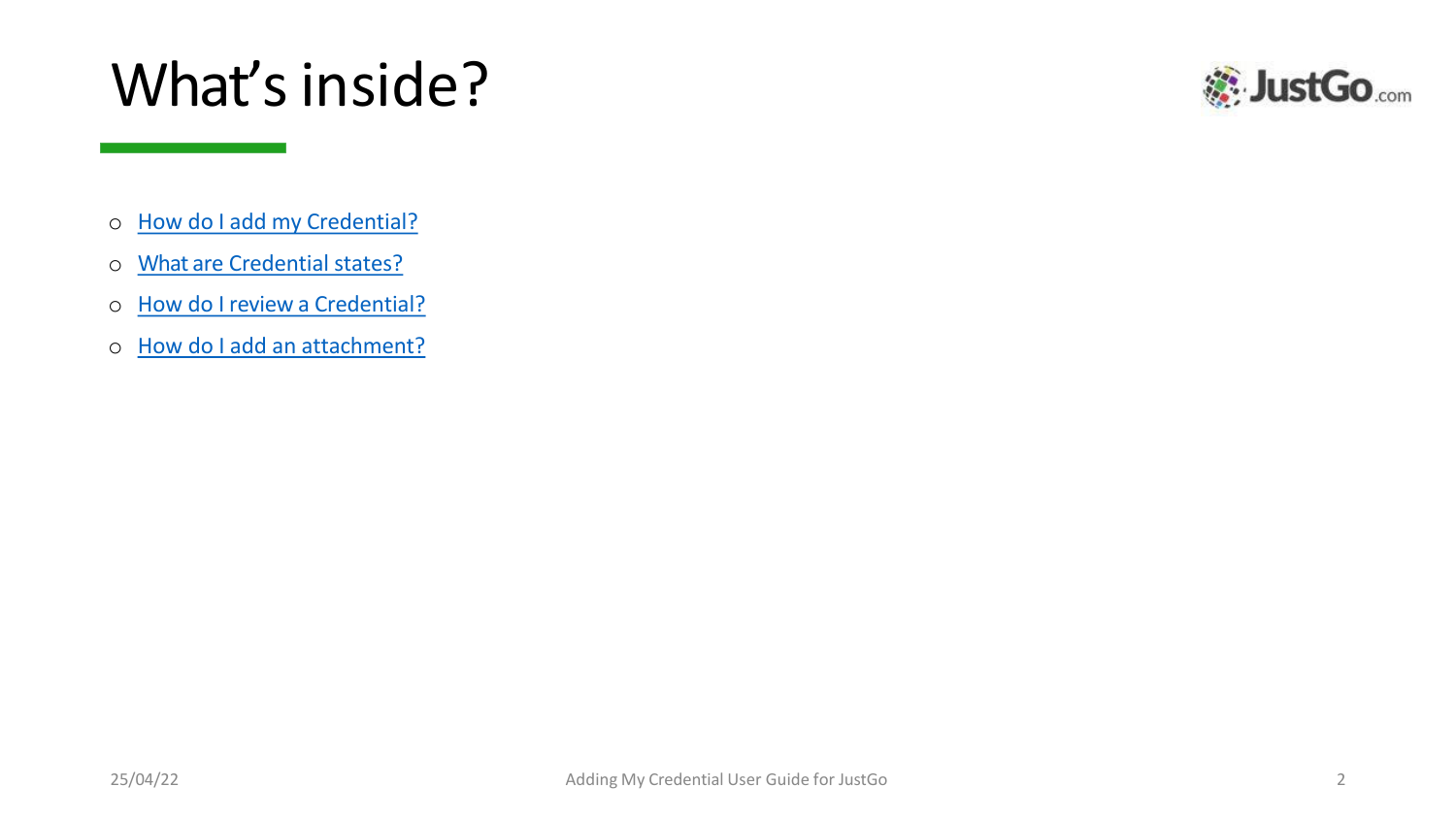# How do I add my Credential?



Sign in from the login-in screen using your username and password (remember these will be case sensitive).

Once logged in, go to ʻMy Profile > Profile Tab, to access ʻCredentials'

| <b>MY PROFILE</b>                                                                         |                                                                                                       |
|-------------------------------------------------------------------------------------------|-------------------------------------------------------------------------------------------------------|
| <b>PROFILE</b><br><b>MEMBER DETAILS</b>                                                   | <b>MEMBERSHIP</b>                                                                                     |
| <b>BASIC DETAILS</b><br><b>EMERGENCY</b><br><b>CONTACT</b>                                | 囩<br><b>OPT IN</b><br><b>CREDENTIALS</b>                                                              |
| <b>Credentials</b><br>Below is a list of all your active, pending and expired credentials |                                                                                                       |
| <b>Add Credentials</b>                                                                    | <b>Credential Category</b><br>All                                                                     |
| <b>Pending Approval</b><br>Recent<br>All<br>Active                                        | <b>Awaiting Referral</b><br><b>Inactive Pending Conditions</b><br><b>Awaiting Response</b><br>Expired |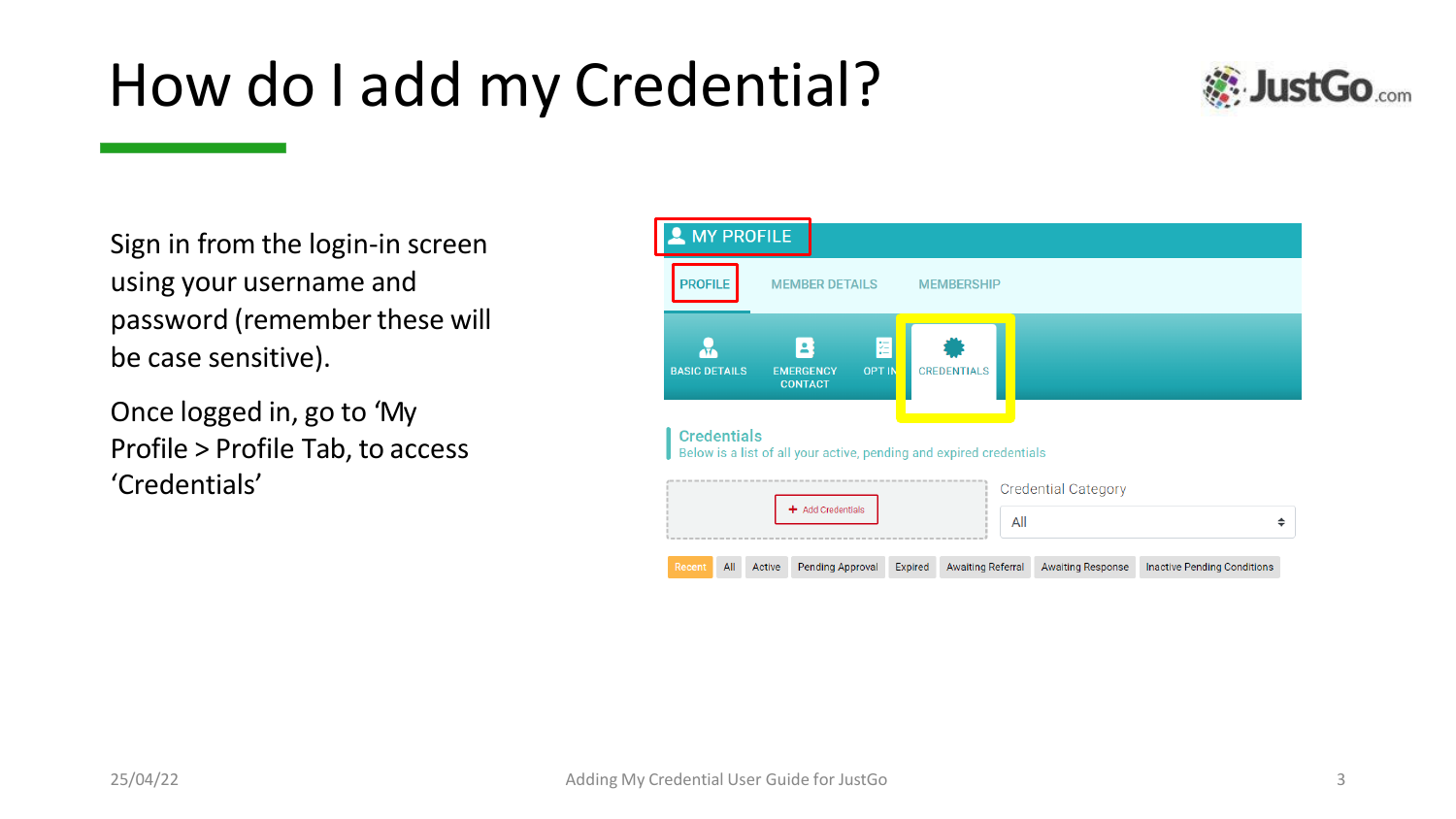# What are Credential state?



From here, you will be defaulted to the ʻAll' view sub-tab where all Active, Expired and Pending credentials are visible. To create a new credential hit ʻAdd Credentials'.

Anew window will open up that will direct you through the various steps required to create your credential. Please take care to ensure all mandatory fields and file uploads are completed:

| Pending Approval<br>Expired<br>Active             | Select a credential type                          |   |
|---------------------------------------------------|---------------------------------------------------|---|
|                                                   | $\Omega$<br>Type here to search                   |   |
|                                                   | Add Credentials<br>Awareness of notional analysis |   |
|                                                   | Awareness of umpiring and match-play coaching     | C |
| <b>First Aid</b><br>First Aid<br>PENDING APPROVAL | Club Specialism Module                            |   |
| Starts 06/10/2021<br>06/10/2024<br>Ends           | Coach Conference attendance (1 Day)               |   |
|                                                   | Coach Conference attendance (2 Day)               |   |
|                                                   | Coaching Absolute Beginners                       |   |
|                                                   | Coaching at sanctioned junior event               |   |

#### Continued on the next page…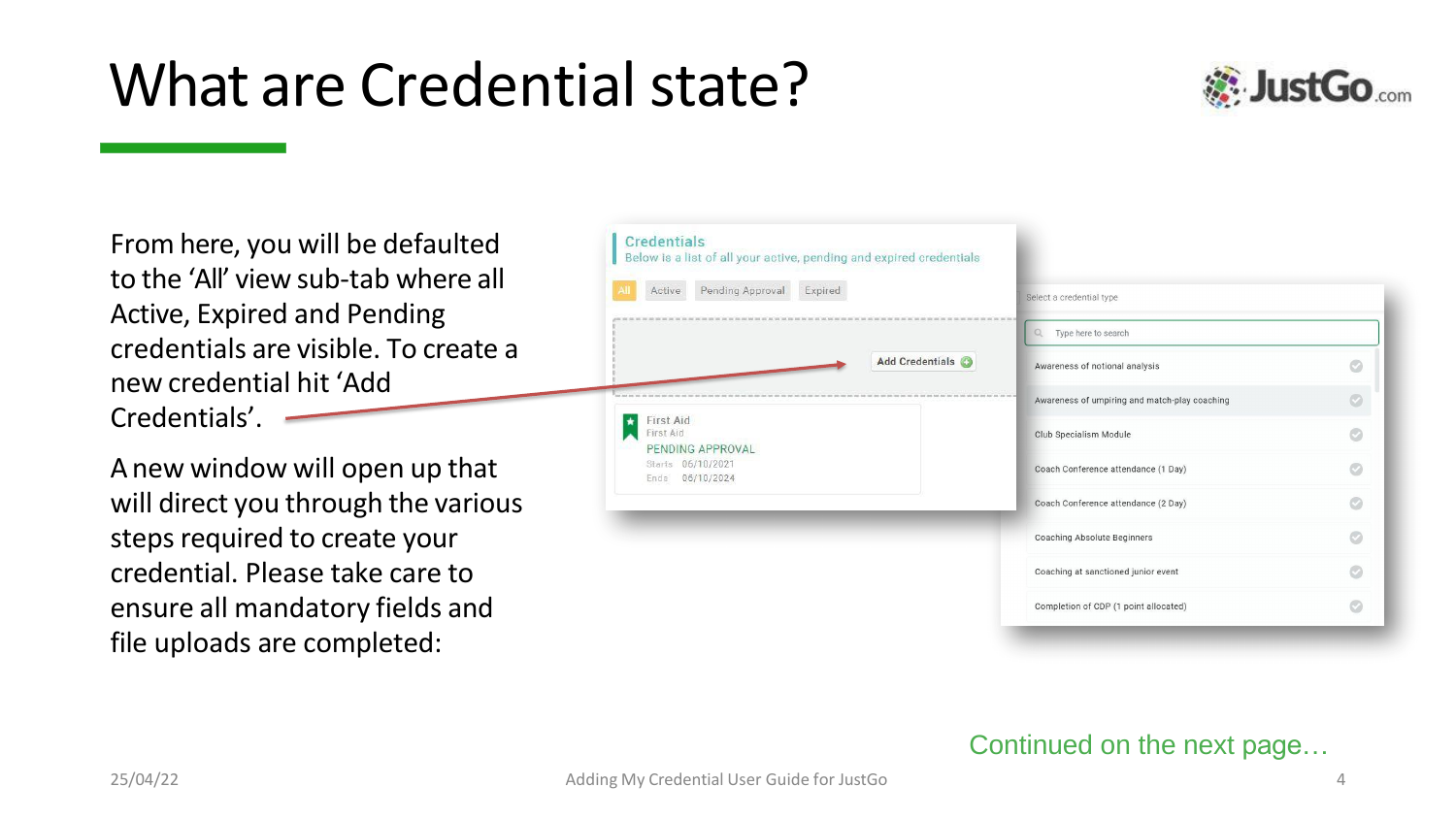# What are Credential state?



Once you have completed all the steps, hit ʻFinish' and you will be directed back to the Credentials page where your new credential will now be listed as ʻPending Approval', until approved by the relevant NGB or Club Administrator.

| Active       | Pending Approval                            | Expired |                               |  |
|--------------|---------------------------------------------|---------|-------------------------------|--|
|              |                                             |         |                               |  |
|              |                                             |         | Add Credentials               |  |
|              |                                             |         |                               |  |
|              |                                             |         |                               |  |
| Safeguarding | Safeguarding & Protecting Children Workshop |         | <b>First Aid</b><br>First Aid |  |
|              | PENDING APPROVAL                            |         | PENDING APPROVAL              |  |
|              | Starts 06/10/2021                           |         | Starts 06/10/2021             |  |
|              | Ends 06/10/2024                             |         | 06/10/2024<br>Ends            |  |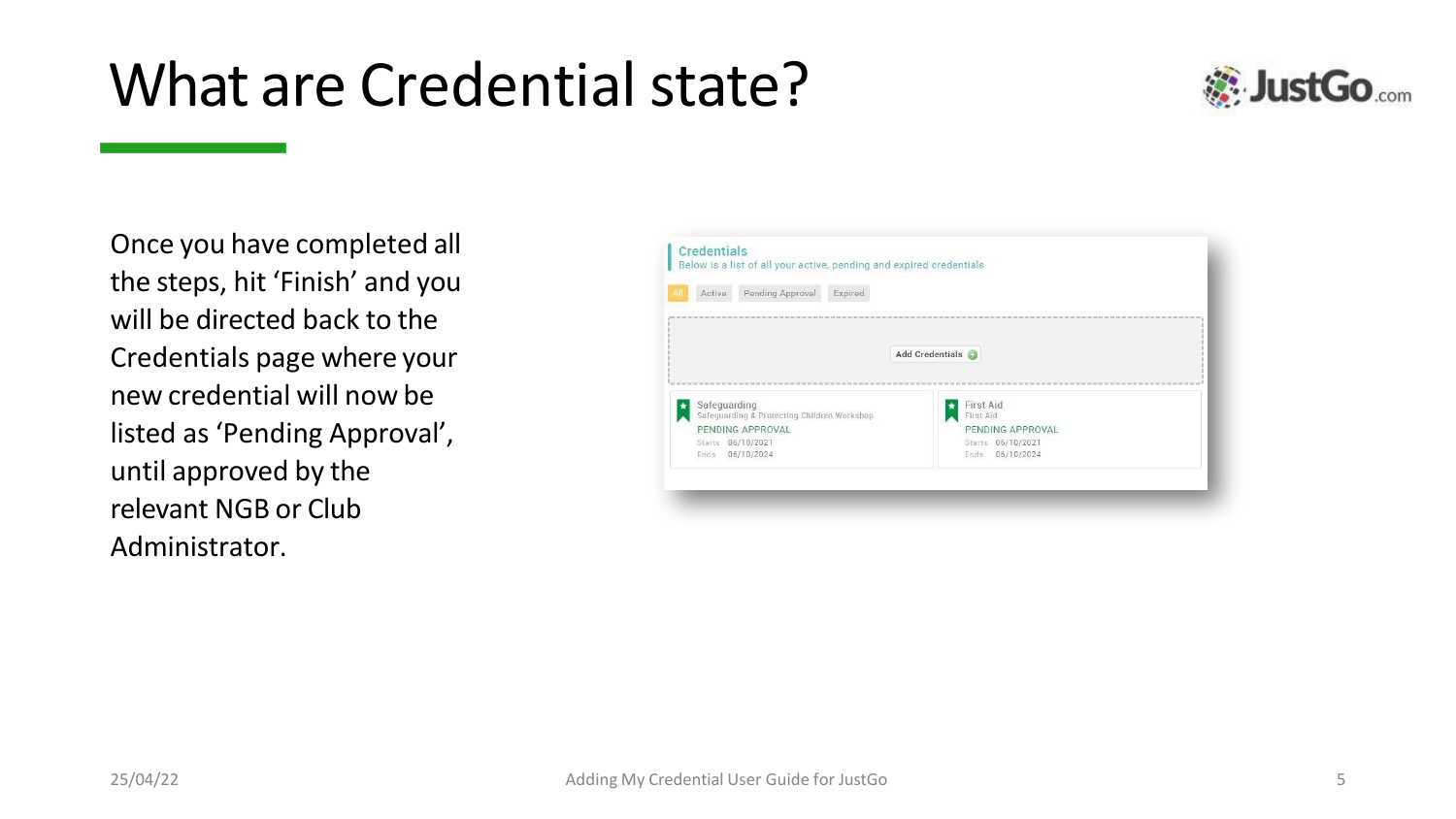### How do I review a Credential?



You can review the progress of your credential (and all others) by clicking on the specific tile to review the full details and notes section.